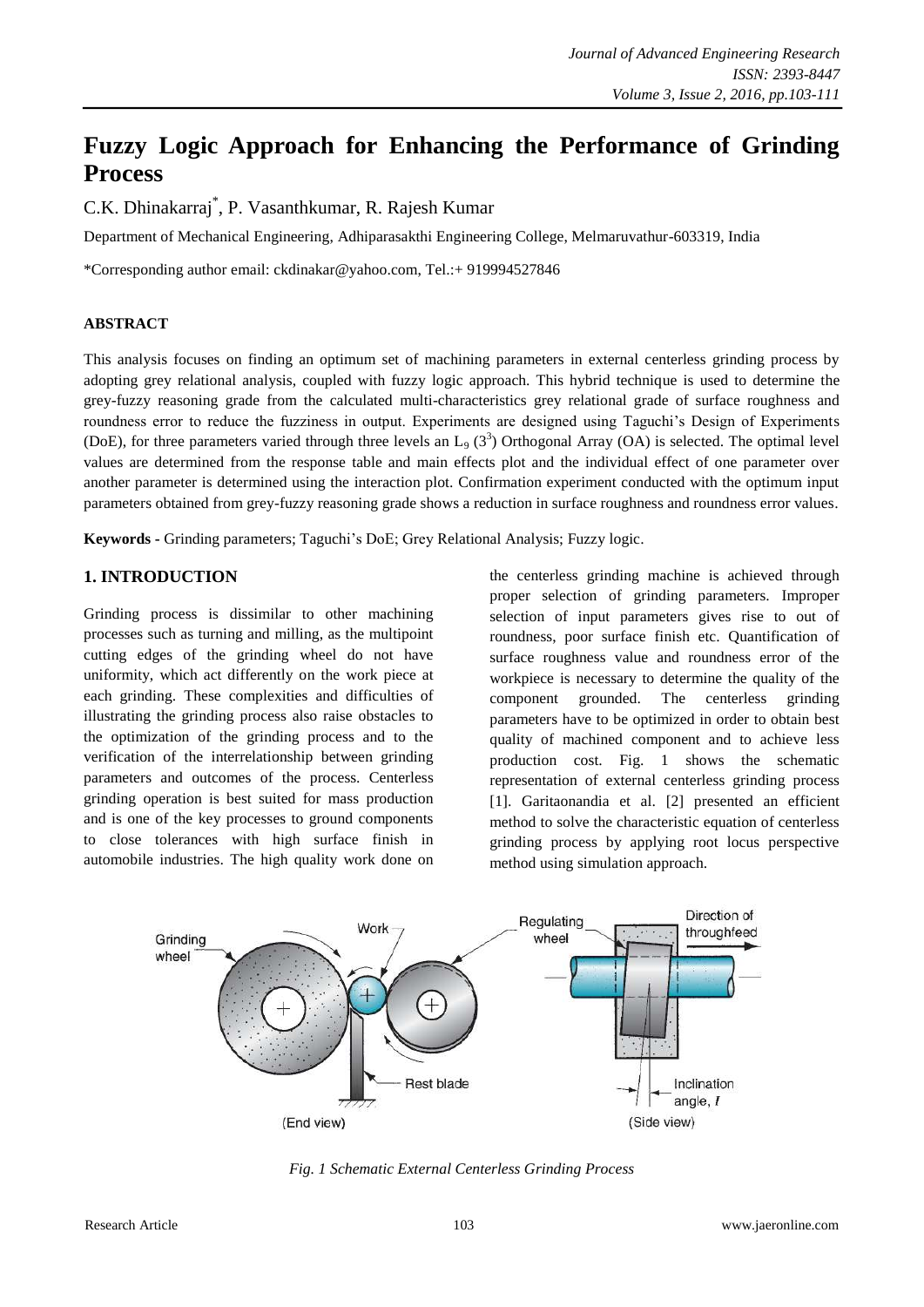Xu et al. [3] has investigated the workpiece roundness based on process parameters by both simulation and experimental analysis. Kwak et al. [4] analyzed the grinding power and surface roughness of the workpiece by response surface methodology and has developed a model to predict them. Krajnik et al. [5] minimized the surface roughness by optimizing the grinding process by response surface methodology and developed an empirical model for it. Zhou et al. [6] minimized the lobing effect by developing a stability diagram for workpiece and thereby selecting the grinding parameters. Dhavlikar et al. [7] minimized the roundness error of workpiece by applying both Taguchi and dual response methodology. Kwak [8] evaluated the effect of grinding parameters on geometric error and has developed a second-order response model for it. Senthilkumar and Tamizharasan [9] applied Taguchi's DoE to design and conduct experiments and obtained the optimal setting of input parameters for achieving better outputs within the available resources.

In this work, optimization of centerless grinding parameters regulating wheel speed, feed rate and depth of cut is performed by considering multiple responses simultaneously by applying grey relational analysis. Prediction of output responses is carried out by fuzzy logic approach which is coupled with grey analysis to reduce the fuzziness in output.

### **2. MATERIAL SELECTION**

The workpiece material chosen for this work is AISI 1040 steel, which is used in the applications of stressed pins, shafts studs, keys etc. The chemical composition of the workpiece material is shown in Table 1.

The SEM microphotograph of workpiece material AISI 1040 steel is shown in Fig. 2. The microstructure of the matrix shows large grains of pearlite in a matrix of ferrite. The microstructure is typical of medium carbon steel that has been hot rolled and re‐crystallized.

The Grinding wheel used for the experiment is an Aluminium oxide abrasive wheel, whose designation is A60-L5-V20 as per the ANSI standard B74.13-1977 [1].

### **2. METHODOLOGIES APPLIED**

### **2.1 Taguchi's Design of Experiment**

Taguchi method is a powerful tool in quality optimization [10-13]. Taguchi method makes use of a special design of OA to examine the quality

characteristics through a minimal number of experiments [14-15]. Taguchi's DoE is used to design the OA for three parameters regulating wheel speed, feed rate and depth of cut and for each parameter three different values that are chosen is shown in Table 2.

*Table 1 Chemical composition of AISI 1040 steel*

| Sl. No | Element     | % Composition |
|--------|-------------|---------------|
| 1      | Carbon      | 0.436         |
| 2      | Silicon     | 0.198         |
| 3      | Manganese   | 0.761         |
| 4      | Molybdenum  | 0.012         |
| 5      | Titanium    | 0.006         |
| 6      | Vanadium    | 0.004         |
| 7      | Tungsten    | 0.045         |
| 8      | Phosphorous | 0.023         |
| 9      | Sulphur     | 0.025         |
| 10     | Copper      | 0.056         |
| 11     | Aluminium   | 0.045         |
| 12     | Iron        | 98.389        |



*Fig. 2 SEM image of AISI 1040 steel*

*Table 2 Control parameters and its levels*

| Sl.<br>No     | Parameter / Level                 | Level | Level | Level |
|---------------|-----------------------------------|-------|-------|-------|
|               | Regulating wheel<br>Speed (m/min) | 20    | 40    | 80    |
|               | Feed rate $(°)$                   |       |       |       |
| $\mathcal{R}$ | Depth of Cut (mm)                 | 0.02  | 0.04  |       |

For various combinations of control parameters and its levels, the formulated  $L_9$  OA is shown in Table 3.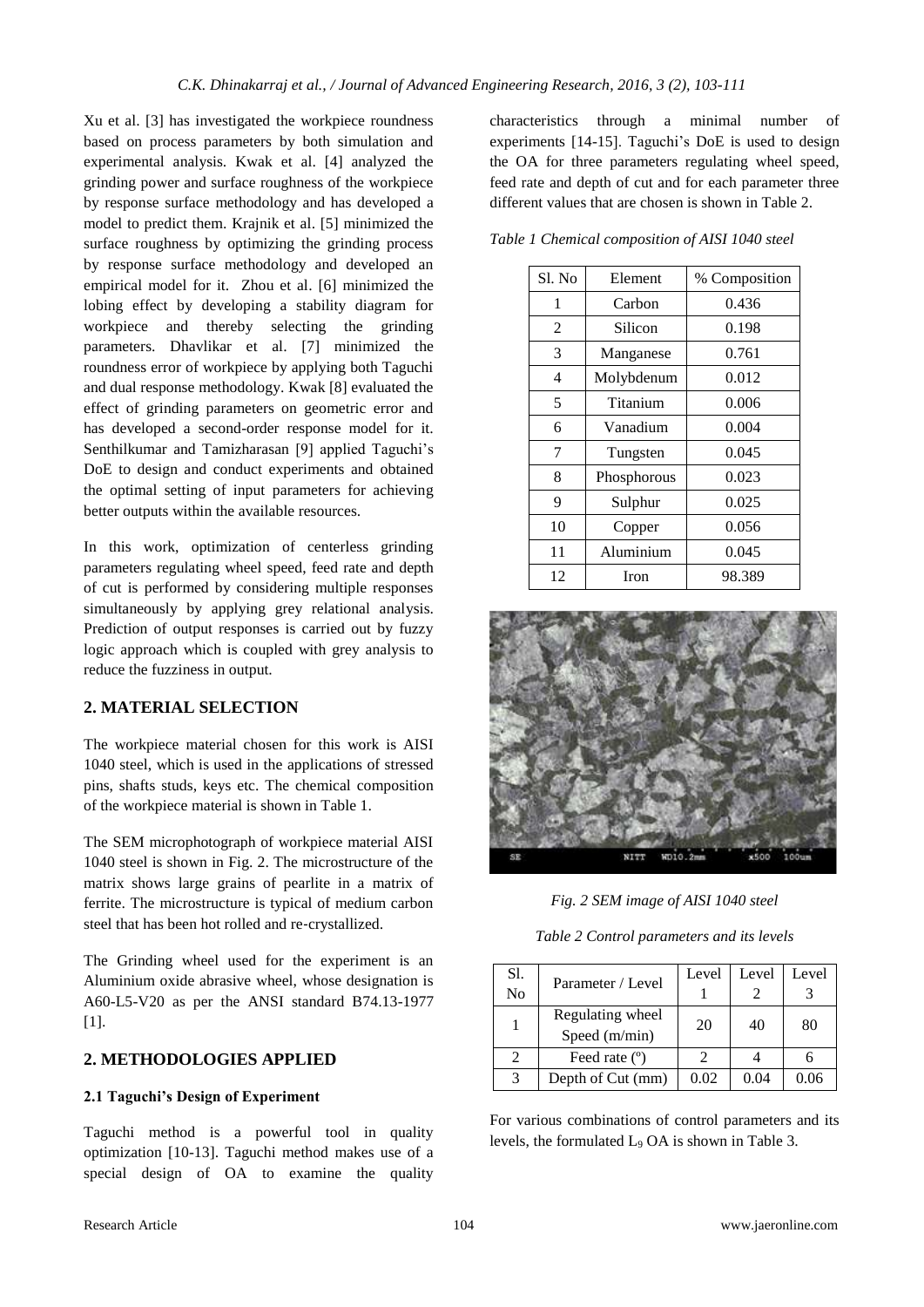| Trial<br>No. | Regulating wheel<br>speed (m/min) | Feed rate<br>$(^\circ)$ | Depth of Cut<br>(mm) |
|--------------|-----------------------------------|-------------------------|----------------------|
| 1            | 20                                | 2                       | 0.02                 |
| 2            | 20                                | 4                       | 0.04                 |
| 3            | 20                                | 6                       | 0.06                 |
| 4            | 40                                | 2                       | 0.04                 |
| 5            | 40                                | 4                       | 0.06                 |
| 6            | 40                                | 6                       | 0.02                 |
| 7            | 80                                | 2                       | 0.06                 |
| 8            | 80                                | 4                       | 0.02                 |
| 9            | 80                                | 6                       | 0.04                 |

*Table 3 Experimental L<sup>9</sup> Orthogonal array*

#### **2.2 Grey Relational Analysis**

In order to determine the optimum condition of various input parameters to obtain the best quality characteristics, Grey Relational Analysis (GRA) is carried out [16-18]. GRA has been broadly applied in evaluating or judging the performance of a complex project with meager information. However, data to be used in grey analysis must be preprocessed into quantitative indices for normalizing raw data for another analysis. Preprocessing raw data is a process of converting an original sequence into a decimal sequence between 0.00 and 1.00 for comparison. If the expected data sequence is of the form "higher-the-better", then the original sequence can be normalized as, In order to determine the optimum condition of various input parameters to obtain the best quality characteristics, GRA is carried out [19,20]. GRA has been broadly applied in evaluating or judging the performance of a complex project with meager information. However, data to be used in grey analysis must be preprocessed into quantitative indices for normalizing raw data for another analysis. Preprocessing raw data is a process of converting an original sequence into a decimal sequence between 0.00 and 1.00 for comparison. If the expected data sequence is of the form "higher-the-better", then the original sequence can be normalized as,

$$
x_i^*(k) = \frac{x_i^0(k) - \min x_i^0(k)}{\max x_i^0(k) - \min x_i^0(k)}
$$
 (1)

where  $x^0$ <sub>i</sub> (k) is the original sequence,  $x^*$ <sub>i</sub> (k) the sequence after the data preprocessing, max  $x^{\circ}$ <sub>1</sub> (k) the largest value of  $x^0$ <sub>i</sub> (k), and min  $x^0$ <sub>i</sub> (k) implies the smallest value of  $x^{\circ}$ <sub>i</sub> (k). When the form "smaller-thebetter" becomes the expected value of the data sequence, the original sequence can be normalized as,

$$
x_i^*(k) = \frac{\max x_i^0(k) - x_i^0(k)}{\max x_i^0(k) - \min x_i^0(k)}
$$
 (2)

Following data pre-processing, a grey relational coefficient is calculated to express the relationship between the ideal and actual normalized experimental results. The grey relational coefficient can be expressed as follows,

$$
\zeta_i(k) = \frac{\Delta_{\min} + \zeta \cdot \Delta_{\max}}{\Delta_{\text{0}i}(k) + \zeta \cdot \Delta_{\max}}
$$
(3)

where  $\Delta_{oi}(k)$  is the deviation sequence of the reference sequence which is given by,

$$
\Delta_{0i}(k) = \left\| x_0^*(k) - x_i^*(k) \right\| \tag{4}
$$

$$
\Delta_{\max} = \max_{\forall j \in i} \max_{\forall k} \left\| x_0^*(k) - x_j^*(k) \right\|,
$$
  

$$
\Delta_{\min} = \min_{\forall j \in i} \min_{\forall k} \left\| x_0^*(k) - x_j^*(k) \right\|.
$$
 (5)

ζ is distinguishing or identification coefficient: ζ ϵ [0, 1].  $\zeta = 0.5$  is generally used. After obtaining the grey relational coefficient, we normally take the average of the grey relational coefficient as the grey relational grade. The grey relational grade is defined as follows.

$$
\gamma_i = \frac{1}{n} \sum_{k=1}^n \zeta_i(k) \tag{6}
$$

#### **2.3 Fuzzy Inference System**

Fuzzy inference or fuzzy ruled based system consists of four parts namely a fuzzification interface, a rule base and database, a decision making unit and a defuzzification interface [21]. The functions of the fuzzy interface system is, a rule base which consists of a number of fuzzy IF-THEN rules and the related databases that defines the membership functions of the fuzzy sets which are used in the fuzzy rules, a decision making unit which performs the inference operations based on the written rules, a fuzzification interface that is used to convert the crisp inputs that have the fuzziness into degrees of match with the linguistic values and finally a defuzzification interface unit which converts the fuzzy predicted results of the inference into an improved crisp output [22].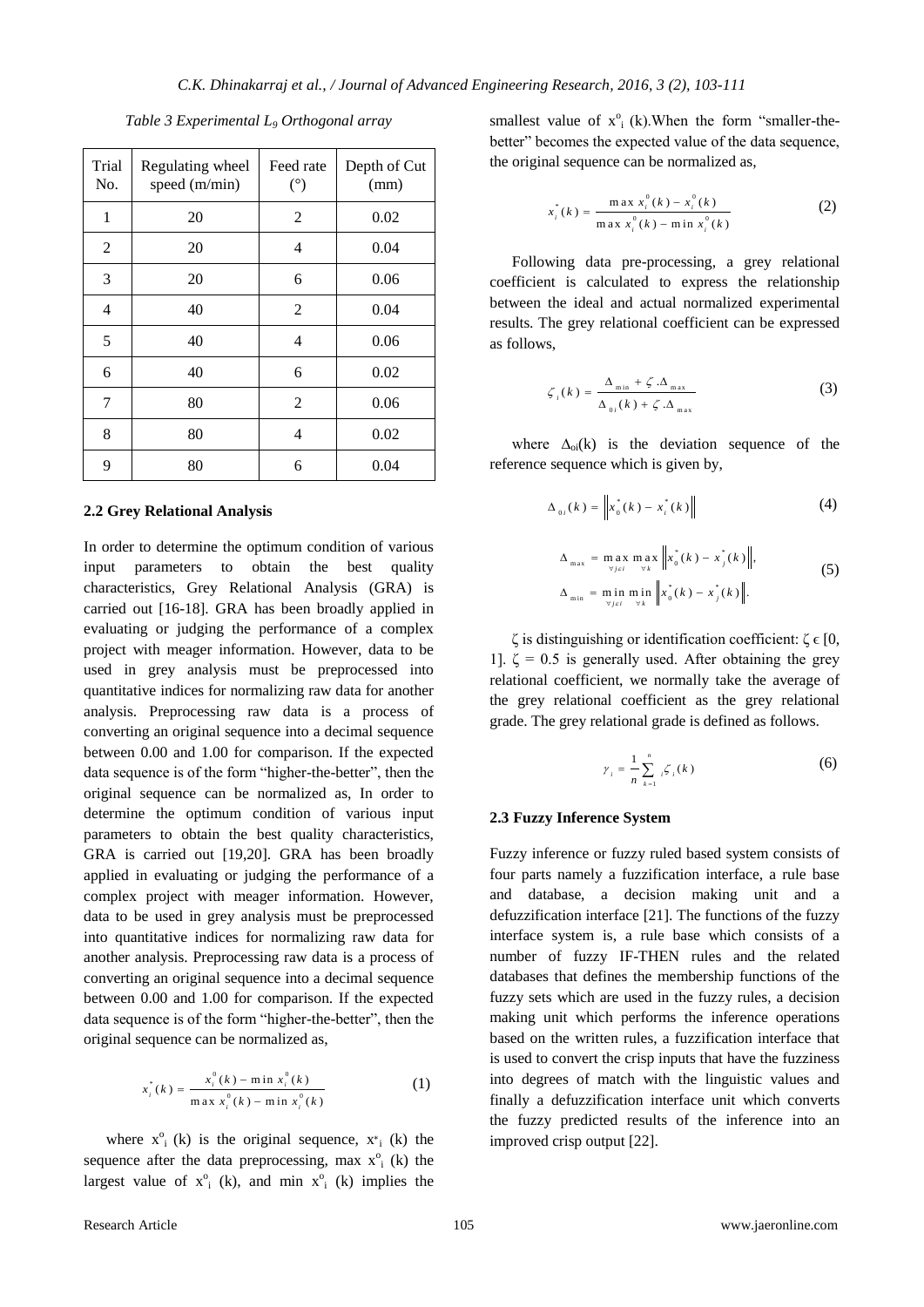### **5. RESULTS AND DISCUSSIONS**

Based on the L<sup>9</sup> array designed using Taguchi's DoE, experiments are conducted in a centerless grinding machine. In this study, nine different workpieces were taken and for each level, a separate workpiece is used. The roundness error is calculated using a Bench center attached with a digital dial gauge and the surface roughness is measured with a Kosaka make Surfcoder-SE1200. These output quality characteristics measured were given in the Table 4.

| Output response<br>Exp. |                                       |                         | Data Pre-<br>Processing |          | Deviation<br>Sequence |              | Grey<br>Relational<br>Coefficient |       | Grey<br>Relational |
|-------------------------|---------------------------------------|-------------------------|-------------------------|----------|-----------------------|--------------|-----------------------------------|-------|--------------------|
| No                      | <b>Surface Roughness</b><br>$(\mu m)$ | Roundness Error<br>(mm) | <b>SR</b>               | RE       | <b>SR</b>             | <b>RE</b>    | <b>SR</b>                         | RE    | Grade              |
|                         | 2.825                                 | 0.020                   | 0.05729                 | 0.23077  | 0.94271               | 0.76923      | 0.347                             | 0.394 | 0.370              |
| 2                       | 2.982                                 | 0.016                   | 1                       | 0.53846  | $\Omega$              | 0.46154      | 1.000                             | 0.520 | 0.760              |
| 3                       | 1.646                                 | 0.023                   | 0.66036                 | $\Omega$ | 0.33964               | $\mathbf{1}$ | 0.595                             | 0.333 | 0.464              |
| 4                       | 2.791                                 | 0.010                   | 0.07468                 | 1        | 0.92532               | $\Omega$     | 0.351                             | 1.000 | 0.675              |
| 5                       | 2.885                                 | 0.020                   | 0.0266                  | 0.23077  | 0.9734                | 0.76923      | 0.339                             | 0.394 | 0.367              |
| 6                       | 2.024                                 | 0.010                   | 0.46701                 | 1        | 0.53299               | $\Omega$     | 0.484                             | 1.000 | 0.742              |
| 7                       | 2.166                                 | 0.013                   | 0.39437                 | 0.76923  | 0.60563               | 0.23077      | 0.452                             | 0.684 | 0.568              |
| 8                       | 2.937                                 | 0.016                   | $\mathbf{0}$            | 0.53846  | 1                     | 0.46154      | 0.333                             | 0.520 | 0.427              |
| 9                       | 2.273                                 | 0.013                   | 0.33964                 | 0.76923  | 0.66036               | 0.23077      | 0.431                             | 0.684 | 0.558              |

### *Table 4 Inner and Outer array of Taguchi's DoE*

The roundness error and surface roughness of the workpiece has to be lower for a given set of input parameters. Hence the smaller-the-better condition is chosen as in Equ. 2. Table 4 shows the normalized sequence after data pre-processing and deviation sequences. The grey relational coefficient of surface roughness and roundness error is calculated, which are given in Table 4. In order to convert these individual responses into a combined multi-response [23], a grey relational grade is determined, which is the average of the grey relational coefficient of surface roughness and roundness error [24].

For obtaining the grey fuzzy output MATLAB software is used. The uncertainty in the evolved grey relational grade is improved by the fuzzy approach and a fuzzy reasoning of multiple outputs is developed, termed as grey-fuzzy reasoning grade. In this work, mamdani's implication method of inference for obtaining membership function is used as shown in Fig. 3. Centroid method of defuzzification is carried out in this analysis.

Triangular membership function is adopted for grey coefficient for surface roughness and roundness error with five membership functions. The output of greyfuzzy reasoning grade is divided into five number of membership functions as shown in Fig. 4. The fuzzy inference system (FIS) is activated with a set of written rules and is evaluated to predict the grey-fuzzy reasoning grade for all nine experiments as shown in Fig. 5. When comparing the obtained results with the grey relational grade, an improvement in the value of grey-fuzzy reasoning grade is observed as given in Table 5. It is confirmed that the experiment no. 2 has the best combination of input grinding parameters. Fig. 6 shows the comparison of grey relational grade and grey-fuzzy reasoning grade. From the graph, it is visualized that the fuzziness is reduced towards the reference value 1.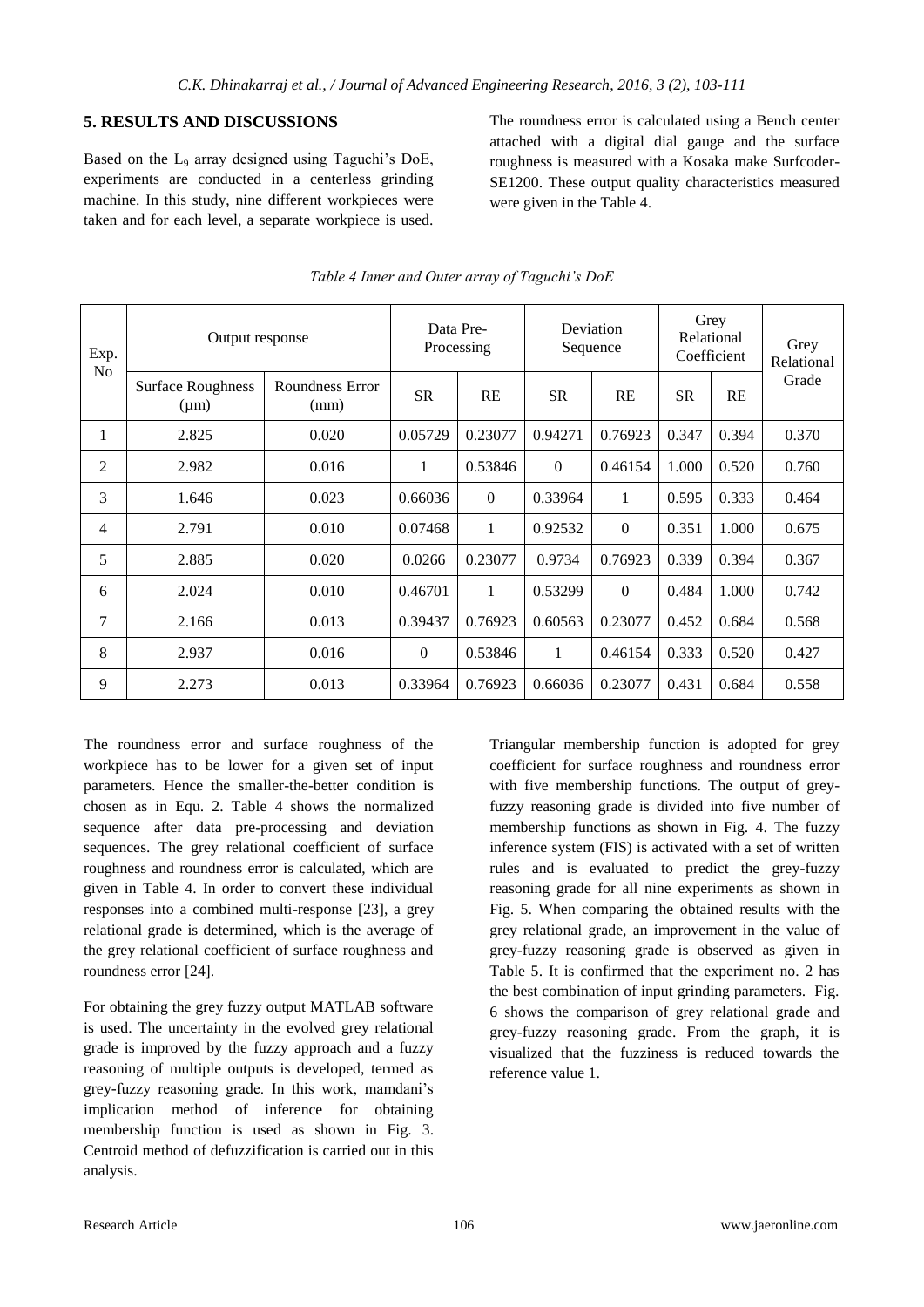

# *Fig. 3 Fuzzy Inference system*



*Fig. 4 Membership function of output*



*Fig. 5 Computation of Grey-Fuzzy reasoning grade*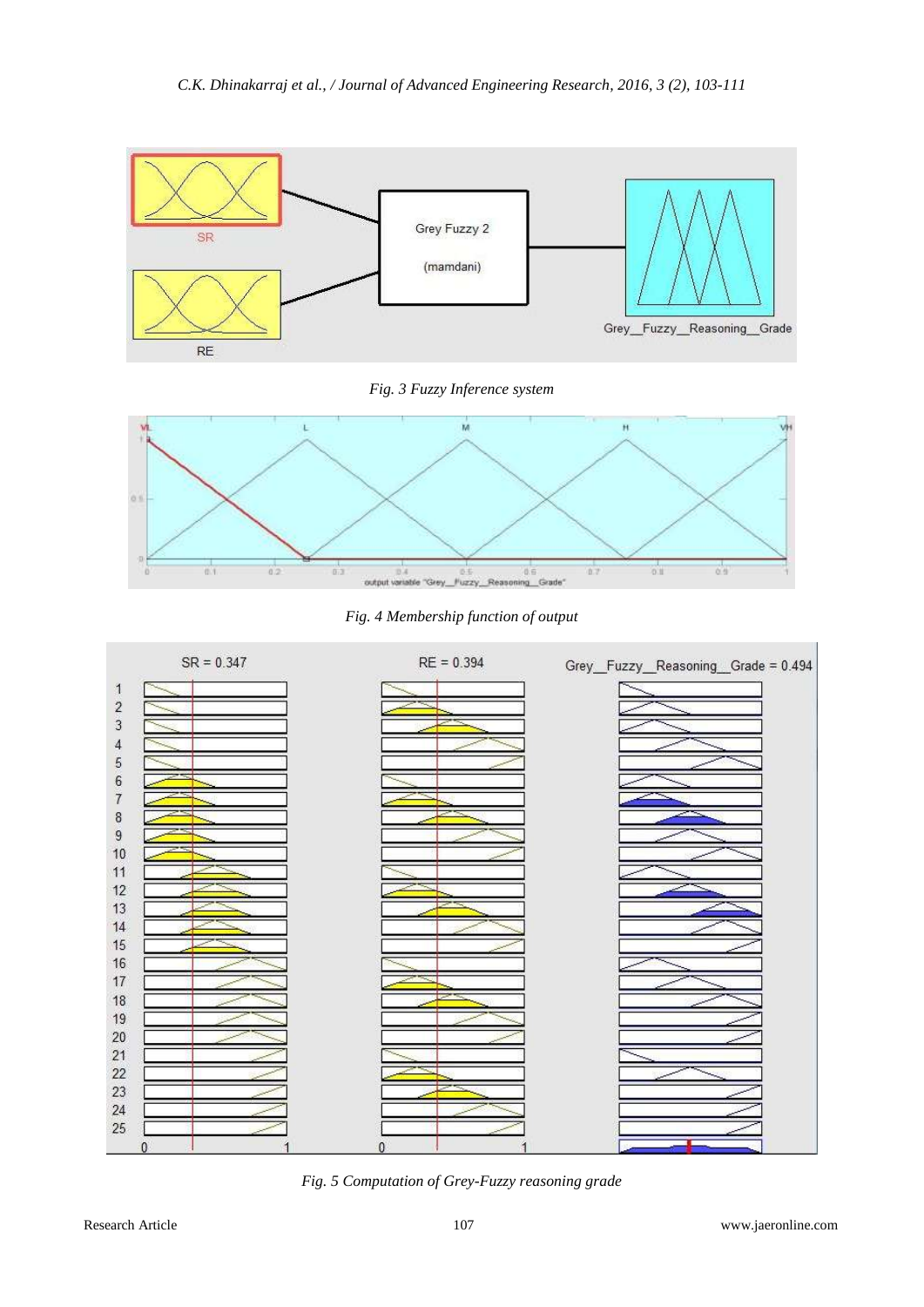

*Fig. 6 Grey relational and grey-fuzzy grade*

Based on the framed rule, a surface plot between surface roughness, roundness error and the output greyfuzzy reasoning grade is drawn as shown in Fig. 7.



*Fig. 7 Fuzzy inference surface plot*

From the average value of grey-fuzzy reasoning grade for all level values of the input grinding parameters, the response table and main effects plot are obtained to find the optimal grinding parameters.

The best levels of various parameters are identified by calculating the average values of weighted grey relational grade, corresponding to each and every level of parameters and are consolidated in Table 6.

From the response table of weighted grey relational grade, the optimal parameter levels are identified as, regulating wheel speed of 40 m/min, feed rate as 6° and depth of cut as 0.04 mm. From the response table of surface roughness, the main effects plot is drawn, as shown in Fig. 8.

|             | Table 5 Grey-fuzzy reasoning grade and % |  |  |
|-------------|------------------------------------------|--|--|
| improvement |                                          |  |  |

| Exp.<br>N <sub>o</sub> | Grey<br>Relational<br>Grade | Grey-<br>Fuzzy<br>Reasoning<br>Grade | $\%$<br>Improvement | Rank           |
|------------------------|-----------------------------|--------------------------------------|---------------------|----------------|
| $\mathbf{1}$           | 0.370                       | 0.494                                | 33.42%              | 8              |
| $\overline{2}$         | 0.760                       | 0.919                                | 20.92%              | 1              |
| 3                      | 0.464                       | 0.593                                | 27.69%              | 6              |
| 4                      | 0.675                       | 0.771                                | 14.15%              | 3              |
| 5                      | 0.367                       | 0.488                                | 33.10%              | 9              |
| 6                      | 0.742                       | 0.888                                | 19.67%              | $\overline{2}$ |
| 7                      | 0.568                       | 0.690                                | 21.43%              | 4              |
| 8                      | 0.427                       | 0.591                                | 38.52%              | 7              |
| 9                      | 0.558                       | 0.672                                | 20.53%              | 5              |

Table 6 Response table for Grey-fuzzy grade

| Level $/$ | Regulating  | Feed  | Depth  |
|-----------|-------------|-------|--------|
| Parameter | Wheel Speed | rate  | of cut |
| Level 1   | 0.669       | 0.652 | 0.658  |
| Level 2   | 0.716       | 0.666 | 0.788  |
| Level 3   | 0.652       | 0.718 | 0.590  |

The interaction effects of three factors are shown in Fig. 9. In between regulating wheel speed and feed rate a higher level of interaction exists for a speed of 20m/min and for a feed rate of 4°. For all level values of regulating wheel speed and depth of cut a considerable amount of interaction exists between them. For all level values of depth of cut a significant interaction exists between depth of cut and feed rate, but for a feed rate of 6° only a moderate interaction exists between feed rate and depth of cut.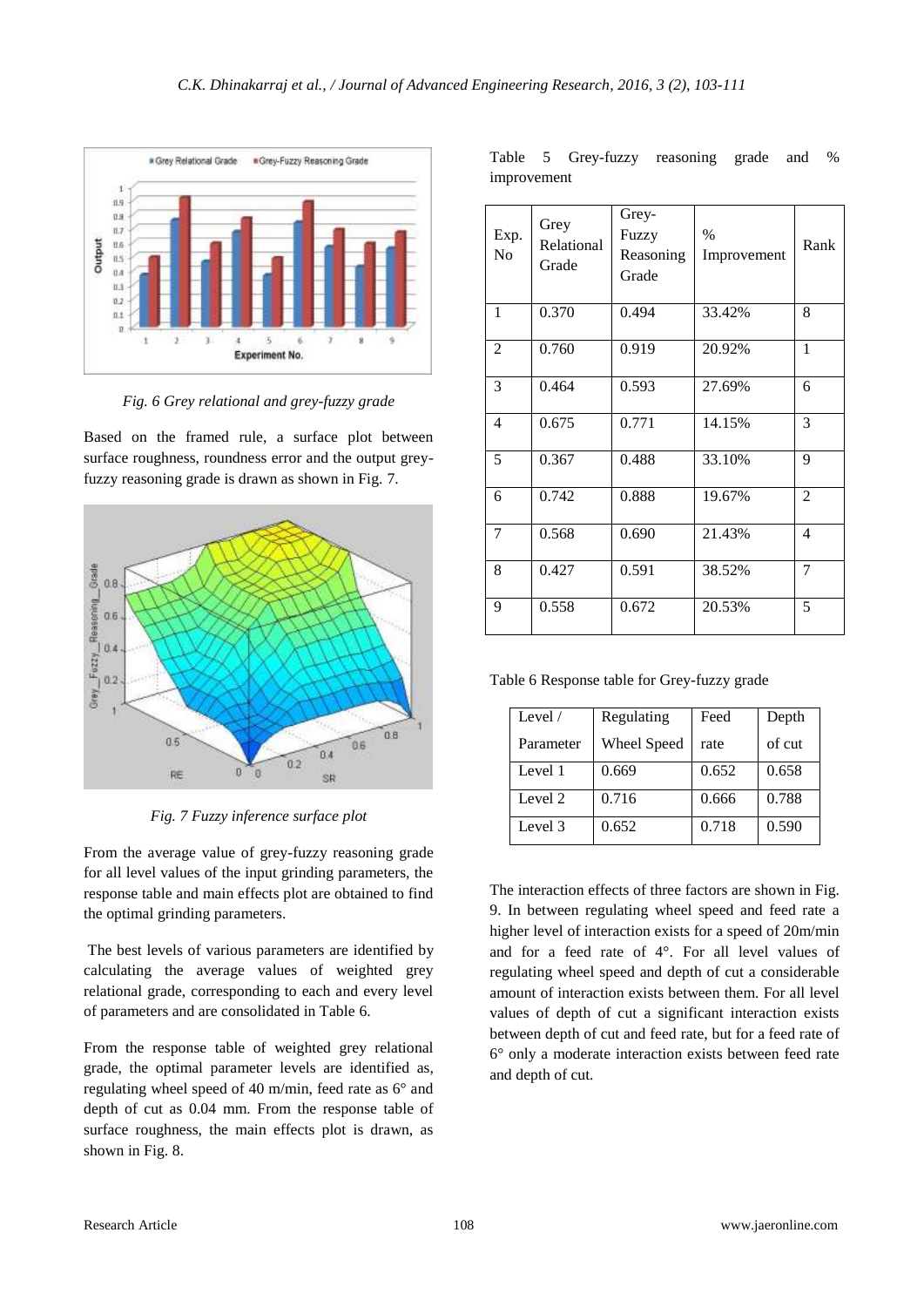

*Fig. 8 Main Effects plot of grey-fuzzy reasoning grade*



*Fig. 9 Interaction plot of grey-fuzzy reasoning grade*

A validation experiment is conducted based on the optimum condition obtained and the obtained quality characteristics are shown in Table 7. It is observed that

the surface roughness is reduced by 16.75% and roundness error is reduced by 23.40% proving the efficiency of the hybrid grey-fuzzy approach.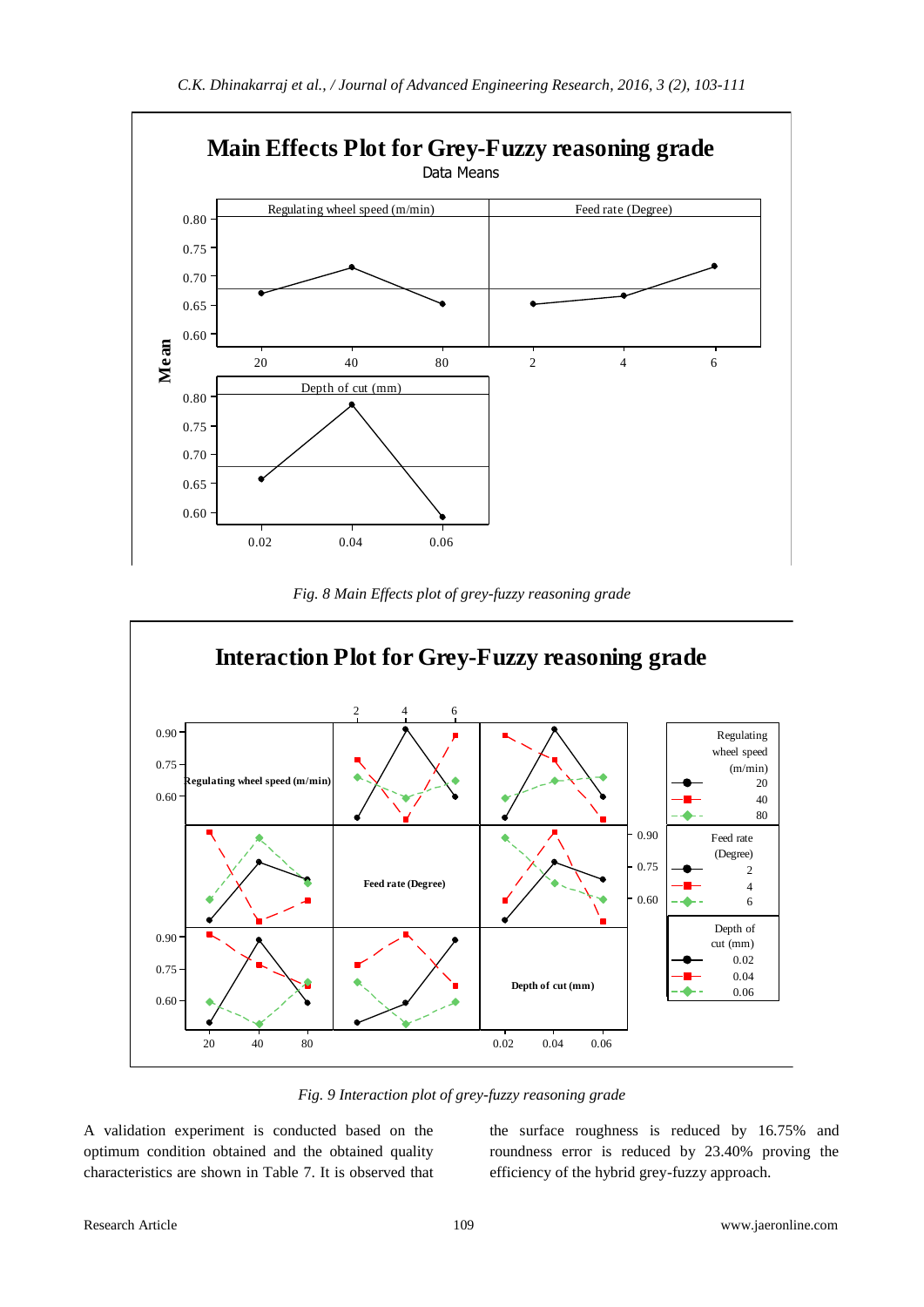|                                  |               | Optimum condition |              |  |  |
|----------------------------------|---------------|-------------------|--------------|--|--|
| Initial grinding parameter       |               | Prediction        | Experimental |  |  |
|                                  | $v_I f_I d_I$ | $v_2f_3d_2$       | $v_2f_3d_2$  |  |  |
| Surface<br>roughness             | 2.825         |                   | 2.084        |  |  |
| Roundness<br>error               | 0.202         |                   | 0.012        |  |  |
| Grey fuzzy<br>reasoning<br>grade | 0.494         | 0.866             | 0.712        |  |  |
| Improvement                      |               | 0.372             | 0.218        |  |  |

*Table 7 Predicted and Experimental grey-fuzzy grade*

### **5. CONCLUSION**

In this work, a hybrid Grey relational analysis and fuzzy logic technique is applied to optimize the grinding parameters regulating wheel speed, feed rate and depth of cut. From the grey-fuzzy reasoning grade obtained, it is concluded that,

- Based on Taguchi's DoE, an L<sup>9</sup> orthogonal array is chosen for designing the experiments.
- Multi-response characteristics are evaluated using grey relational analysis coupled with fuzzy logic approach by determining the grey-fuzzy reasoning grade to reduce the fuzziness in the output values.
- For grey-fuzzy reasoning grade, the optimum condition obtained is regulating wheel speed of 40 m/min, feed rate of 6º and depth of cut of 0.04 mm based on grey-fuzzy reasoning grade.
- For all level values of regulating wheel speed and depth of cut and in between depth of cut and feed rate, a significant level of interaction exists between them.
- Prediction of grey-fuzzy reasoning grade shows an improvement from the initial setting values and the experimental values based on the optimum condition evolved.
- Confirmation experiment performed with the optimum level values shows a reduction in surface roughness by 16.75% and roundness error is reduced by 23.40% proving the efficiency of the hybrid grey-fuzzy approach.

### **REFERENCES**

[1] Mikell P. Groover, F*undamentals of Modern Manufacturing - Materials, Processes and Systems*, Fourth Edition: John Wiley & Sons, Inc, USA, 2010.

- [2] I. Garitaonandia, M.H. Fernandes, J. Albizuri, J.M. Hernandez, and D. Barrenetxe, A new perspective on the stability study of centerless grinding process, International *Journal of Machine Tools & Manufacture*, 50, 2010, 165- 173.
- [3] W. Xu, Y. Wu, T. Sato, and W. Lin, Effects of process parameters on workpiece roundness in tangential-feed centerless grinding using a surface grinder, *International Journal of Materials Processing Technology*, 210, 2010, 759-766.
- [4] Jae-Seob Kwak, Sung-Bo Sim, and Yeong-Deug Jeong, An analysis of grinding power and surface roughness in external cylindrical grinding of hardened SCM440 steel using the response surface method, *International Journal of Machine Tools & Manufacture*, 46, 2006, 304- 312.
- [5] P. Krajnik, J. Kopac, and A. Sluga, Design of grinding factors based on response surface methodology, *International Journal of Materials Processing Technology*, 162-163, 2005, 629-636.
- [6] S. Steven Zhou, Joseph R. Gartner, and Trevor D. Howes, On the Relationship between Setup Parameters and Lobing Behavior in centerless grinding, *Annals of the CIRP*, 45(1), 1996, 341- 346.
- [7] M. N. Dhavlikar, M. S. Kulkarni, and V. Mariappan, Combined Taguchi and dual response method for optimization of a centerless grinding operation, *International journal of Materials Processing Technology*, 132, 2003, 90- 94.
- [8] Jae-Seob Kwak, Application of Taguchi and response surface methodologies for geometric error in surface grinding process, I*nternational Journal of Machine Tools & Manufacture*, 45, 2005, 327-334.
- [9] N. Senthilkumar, and T. Tamizharasan, Experimental investigation of cutting zone temperature and flank wear correlation in turning AISI 1045 steel with different tool geometries, *Indian Journal of Engineering & Materials Sciences*, 21(2), 2014, 139-148.
- [10] M. Nalbant, H. Gokkaya, and G. Sur, Application of Taguchi method in the optimization of cutting parameters for surface roughness in turning, *International journal of materials and design*, 28(4), 2007, 1379-1385.
- [11] N. Senthilkumar, and T. Tamizharasan, Impact of Interface Temperature over Flank Wear in